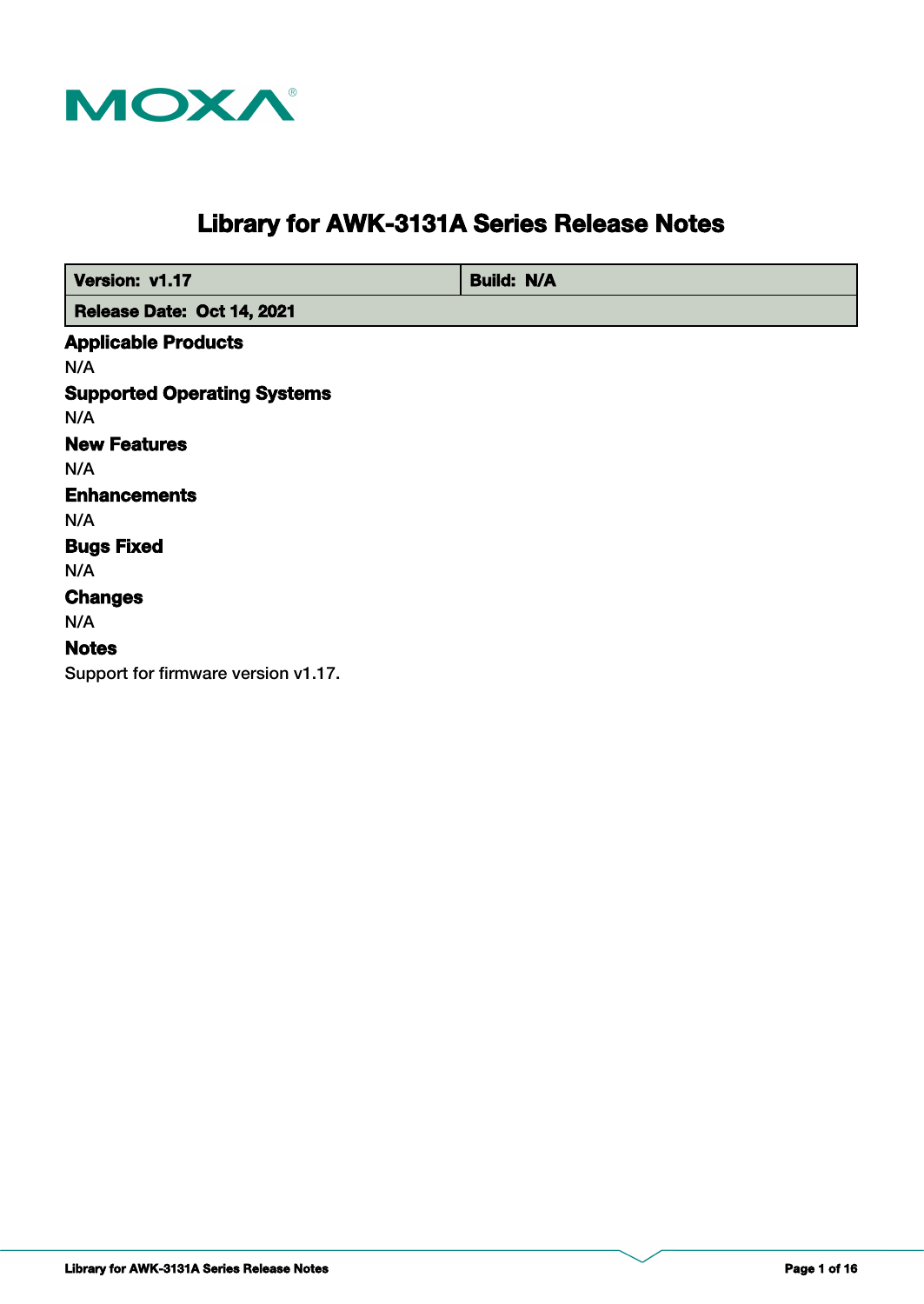

#### **Version: v1.16 Build: 21060217**

 **Release Date: Apr 01, 2021**

# **Applicable Products**

N/A

# **Supported Operating Systems**

N/A

### **New Features**

- Added the CPU usage SNMP node.
- Added the memory usage SNMP node.

# **Enhancements**

N/A

### **Bugs Fixed**

N/A

### **Changes**

- Changed the "wlanClientRSSIdB" node name to "wlanClientSignalStrength".
- Changed the "wlanClientRSSIval" node name to "wlanClientSNR".
- Changed the "wirelessStatusAPip" node name to "wlanAPip".
- Changed the "wirelessStatusRSSI" node name to "wlanSNR".
- Changed the "wirelessStatusNoiseLevel" node name to "wlanNoiseLevel".
- Changed the "wirelessStatusSNR-A" node name to "wlanSNR-A".
- Changed the "wirelessStatusSNR-B" node name to "wlanSNR-B".

# **Notes**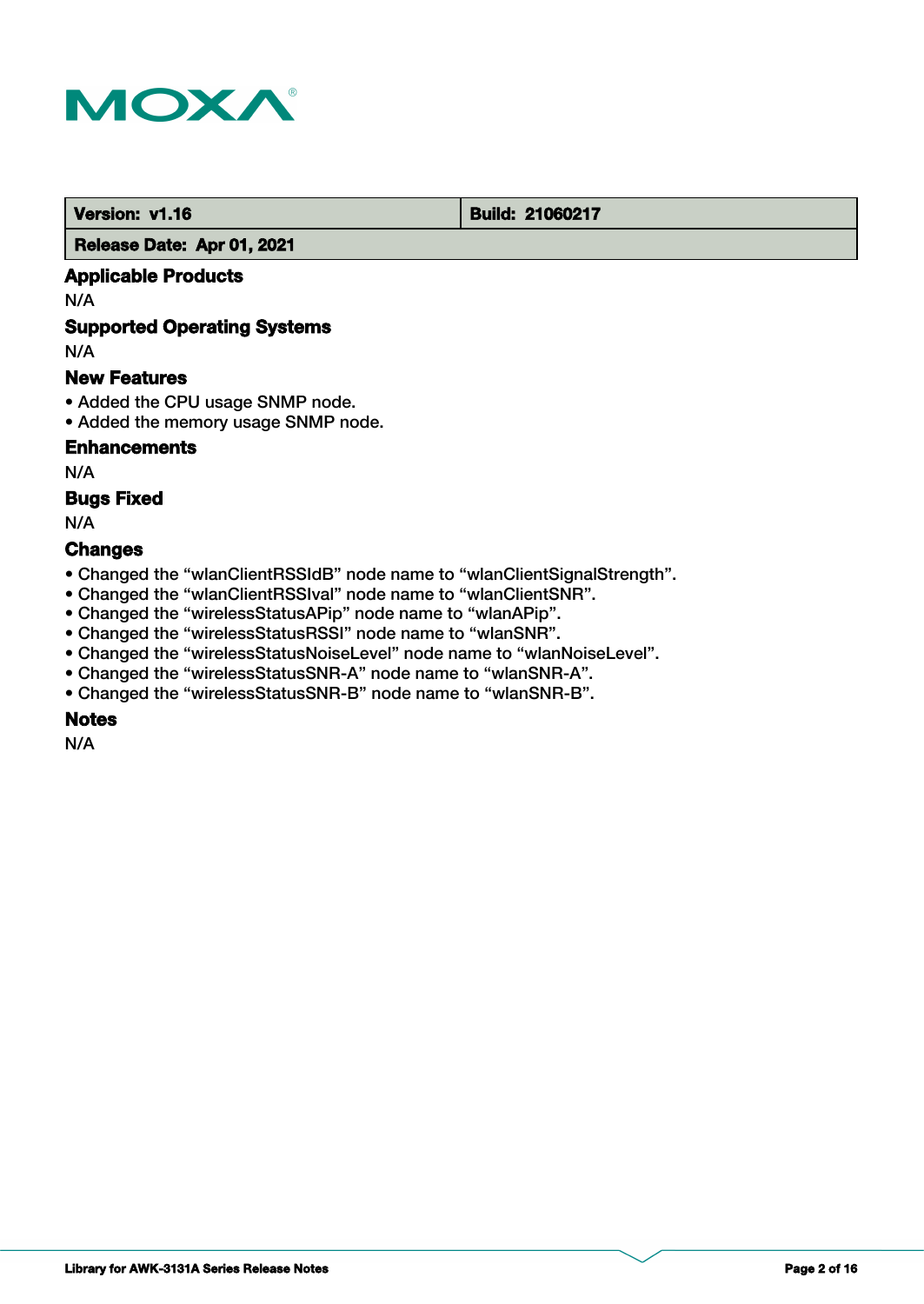

#### **Version: v1.15 Build: 20071510**

#### **Release Date: Jun 30, 2020**

#### **Applicable Products**

N/A

### **Supported Operating Systems**

N/A

### **New Features**

- Added 8 channels (total of 11) for Client-based Turbo Roaming channel scanning.
- Added support for AeroMag in Client-Router Mode.
- Added support for Wi-Fi Remote Connection Check.
- Added support for WDS.
- Added support for AeroMagReset.
- Added support for client isolation in AP mode.
- Added an option to allow the use of special characters.
- Added an option to configure password encryption.
- Added an option to configure the N multicast rate.
- Added an option to configure the HTTP/HTTPS web port.
- Added an option to generate the systemlogRSSIReport.
- Added an option to configure SMTP servers.
- Added an option to configure the snmpRoCommunity and snmpRwCommunity.
- Added the WLAN connect/disconnect events on the E-mail/Trap/Relay.
- Added the "Cold Start" event on the Relay.
- Added the "Warm Start" event on the Relay.
- Added the "POWER 1" event on the Relay.
- Added the "POWER 2" event on the Relay.
- Added the "Config Change" event on the Relay.
- Added the "Console Auth Fail" event on the Relay.

#### **Enhancements**

N/A

#### **Bugs Fixed**

N/A

# **Changes**

- Changed the default multicast rate value.
- Changed the fix rate list according to the selected RF type.

#### **Notes**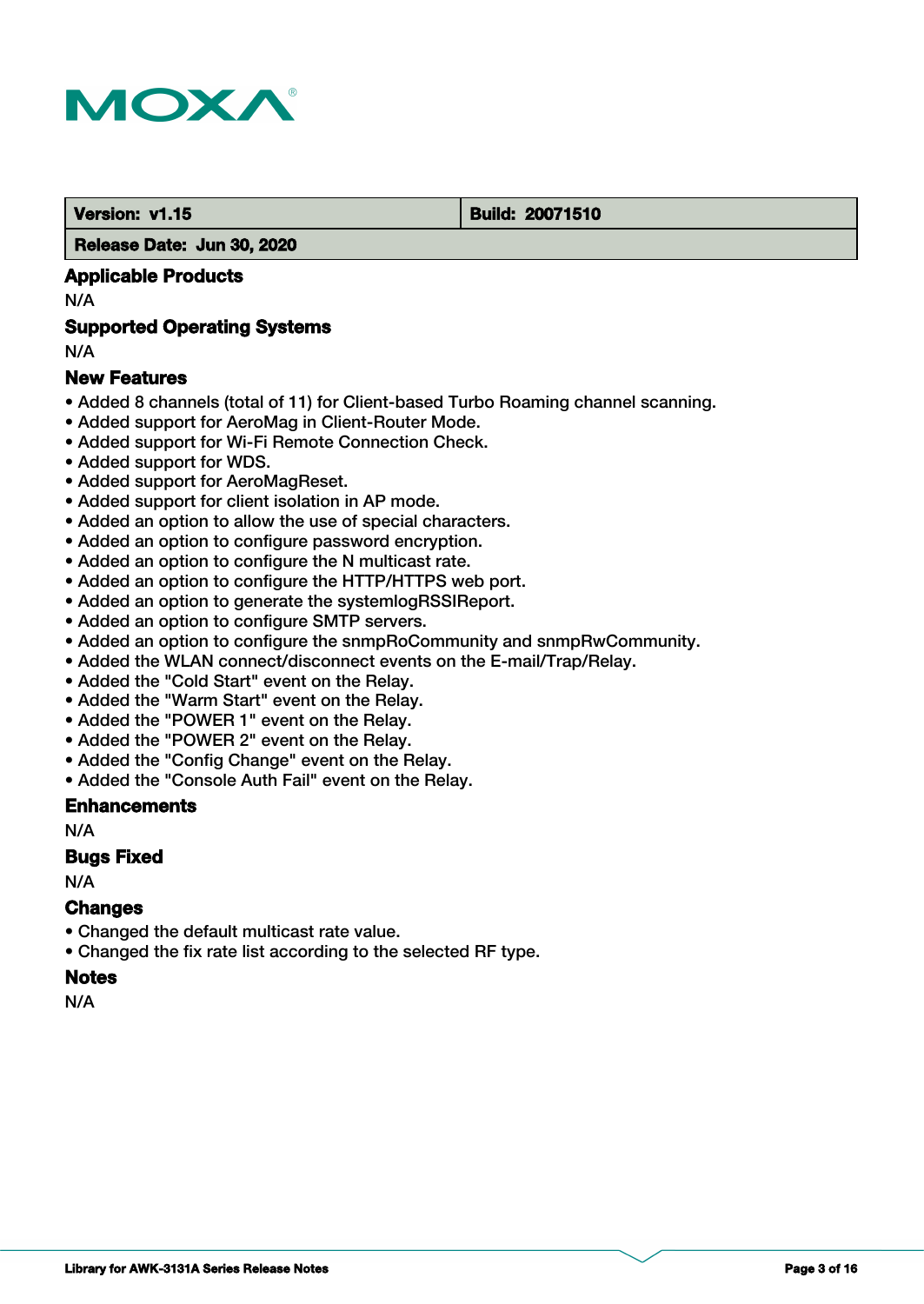

 **Version: v1.13 Build: Build: Build: 18121215** 

 **Release Date: Dec 26, 2018**

# **Applicable Products**

AWK-3131A-JP, AWK-4131A-EU-T, AWK-3131A-JP-T, AWK-3131A-EU, AWK-3131A-US, AWK-3131A-EU-T, AWK-4131A-US-T, AWK-4131A-JP-T, AWK-3131A-US-T

# **Supported Operating Systems**

N/A

### **New Features**

- Function to enable/disable SSL Certificates
- Function to configure the 3rd SNMP trap receiver

### **Enhancements**

N/A

### **Bugs Fixed**

N/A

# **Changes**

N/A

# **Notes**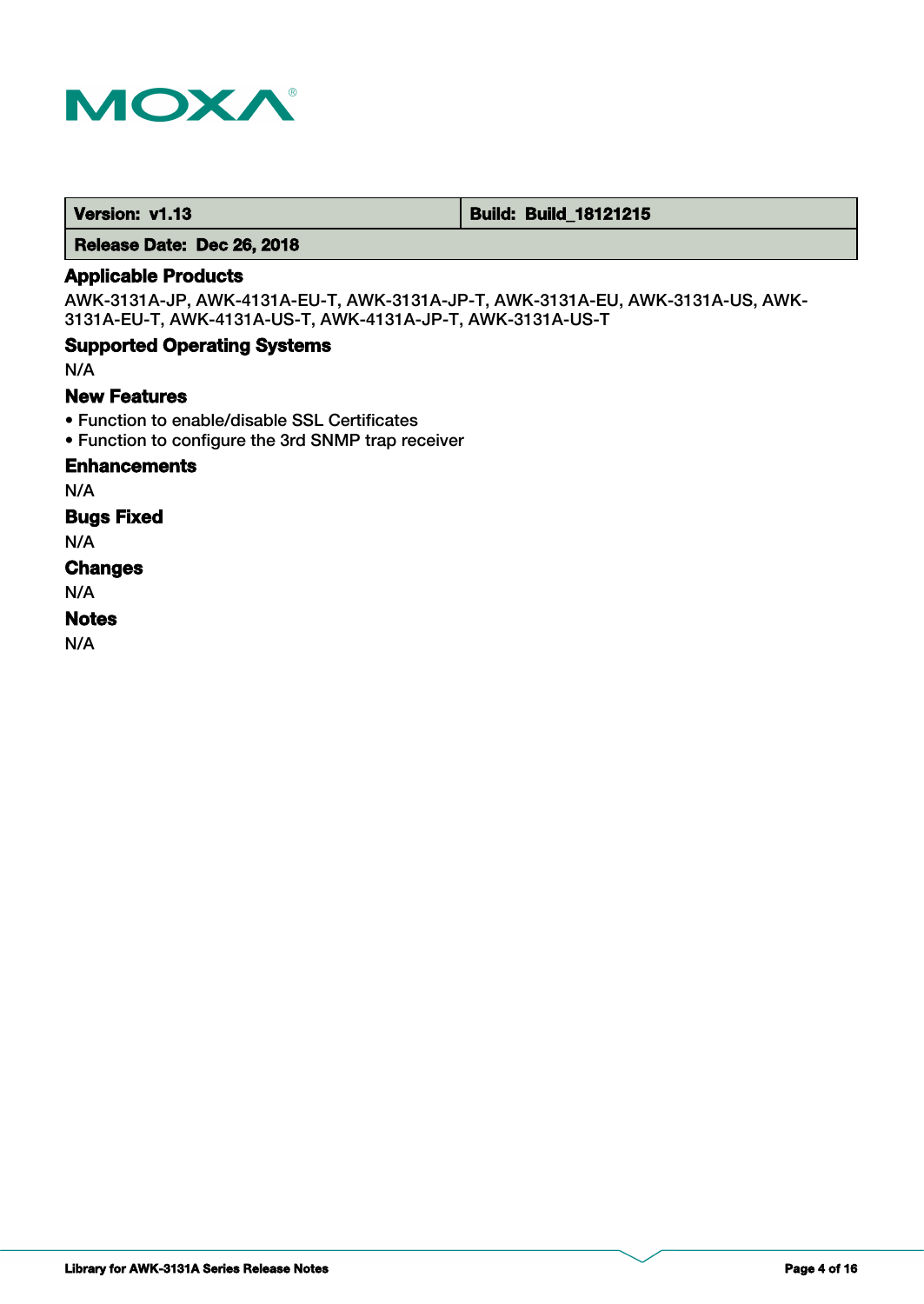

 **Version: v1.12 1.12 Build: Build: Build\_18090617** 

 **Release Date: Oct 30, 2018**

# **Applicable Products**

AWK-3131A-EU, AWK-3131A-EU-T, AWK-3131A-US, AWK-3131A-US-T, AWK-3131A-JP, AWK-3131A-JP-T, AWK-4131A-EU-T, AWK-4131A-US-T, AWK-4131A-JP-T

### **Supported Operating Systems**

N/A

### **New Features**

• MIB files released for a new firmware version.

### **Enhancements**

N/A

# **Bugs Fixed**

N/A

#### **Changes**

N/A

#### **Notes**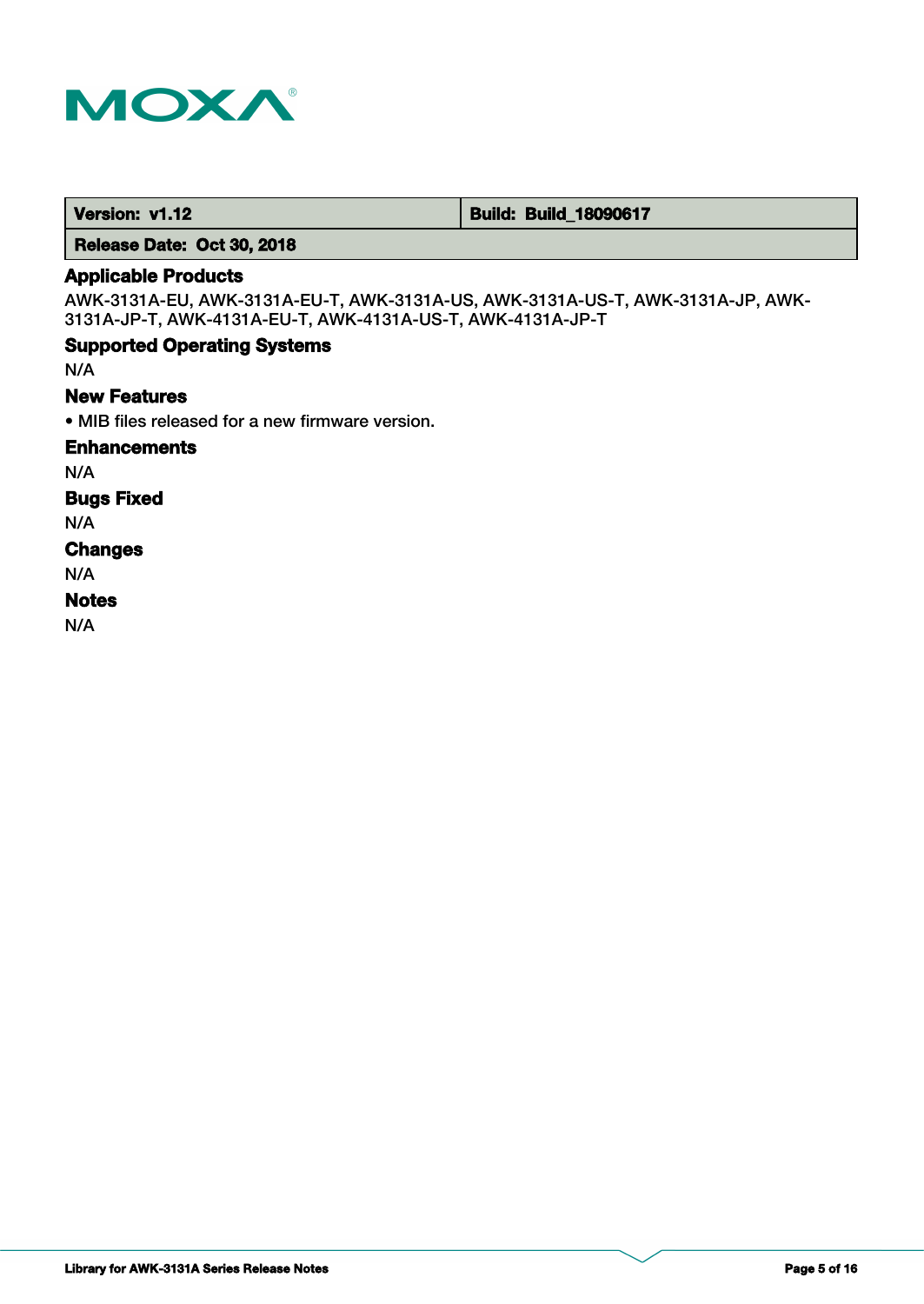

 **Version: v1.11 Contract Contract Contract Contract Contract Contract Contract Contract Contract Contract Contract Contract Contract Contract Contract Contract Contract Contract Contract Contract Contract Contract Contr** 

 **Release Date: N/A**

#### **Applicable Products**

AWK-3131A-EU, AWK-3131A-EU-T, AWK-3131A-US, AWK-3131A-US-T, AWK-3131A-JP, AWK-3131A-JP-T, AWK-4131A-EU-T, AWK-4131A-US-T, AWK-4131A-JP-T

### **Supported Operating Systems**

N/A

#### **New Features**

• The threshold of AP alive check, including turboRoamingRoamingAliveLegacySNR,

turboRoamingRoamingAliveSignal, turboRoamingRoamingAliveNmode24GSNR,

turboRoamingRoamingAliveNmode24GSignal, turboRoamingRoamingAliveNmode5GSNR, and turboRoamingRoamingAliveNmode5GSignal

- Supports the operation mode "AeroMag Client".
- Supports NAT mode, including N-to-1 NAT and 1-to-1 NAT.
- Supports setting of 1-to-1 NAT values.
- Supports refresh channel function in AeroMag.
- Bridge status information.

#### **Enhancements**

N/A

#### **Bugs Fixed**

• SNMP password can't be set; including in snmpRo community and snmpRw community

#### **Changes**

- Changed the range of the WLAN inactive timeout setting to 8-240.
- Changed the "turboRoamingRoamingThresh2GSNR" range to 5-60.

# **Notes**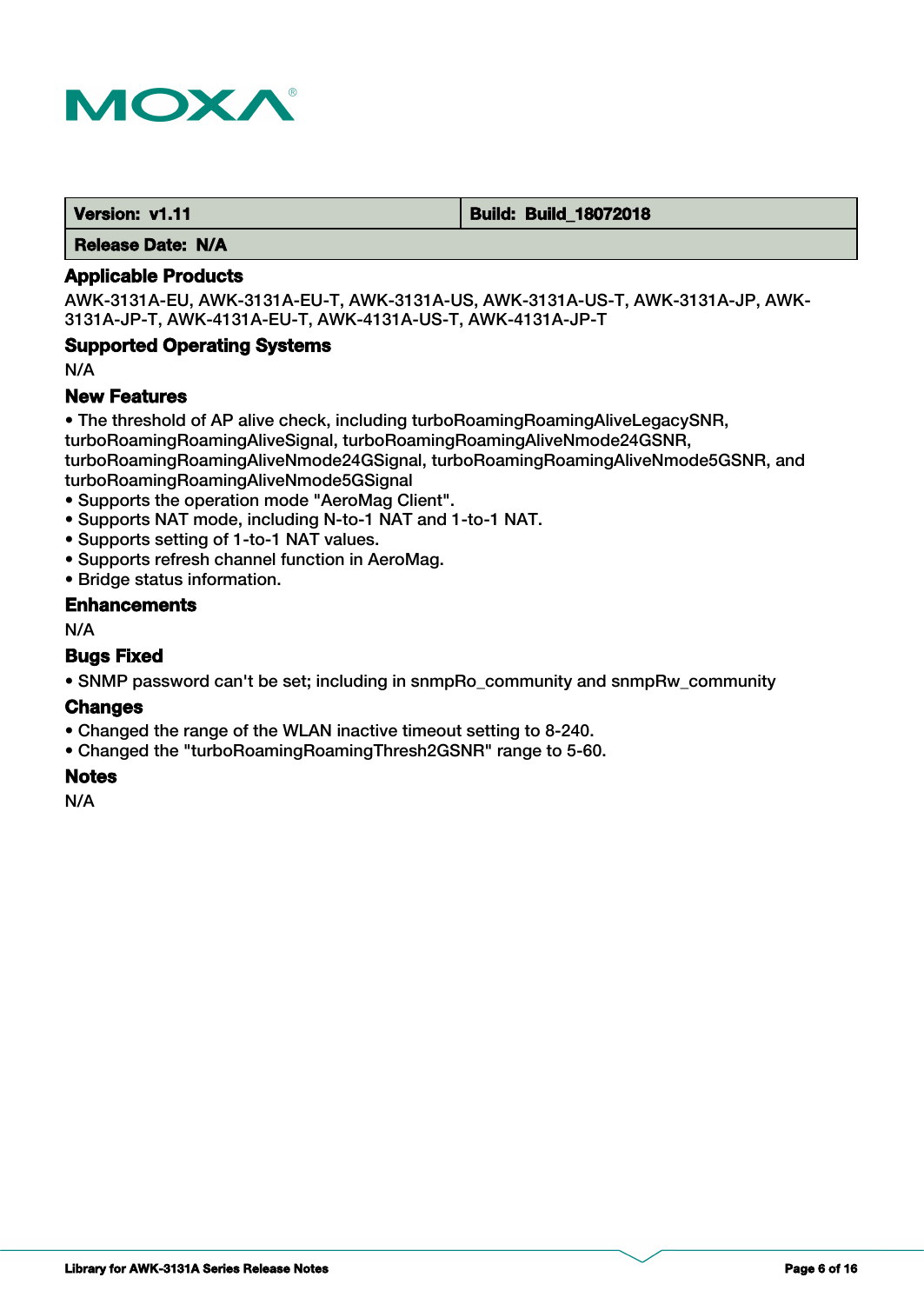

 **Version: v1.10 Build: Build: Build: 18032720** 

 **Release Date: N/A**

### **Applicable Products**

AWK-3131A-EU, AWK-3131A-EU-T, AWK-3131A-US, AWK-3131A-US-T, AWK-3131A-JP, AWK-3131A-JP-T, AWK-4131A-EU-T, AWK-4131A-US-T, AWK-4131A-JP-T

### **Supported Operating Systems**

N/A

### **New Features**

• MIB files released for a new firmware version.

#### **Enhancements**

N/A

# **Bugs Fixed**

N/A

#### **Changes**

N/A

### **Notes**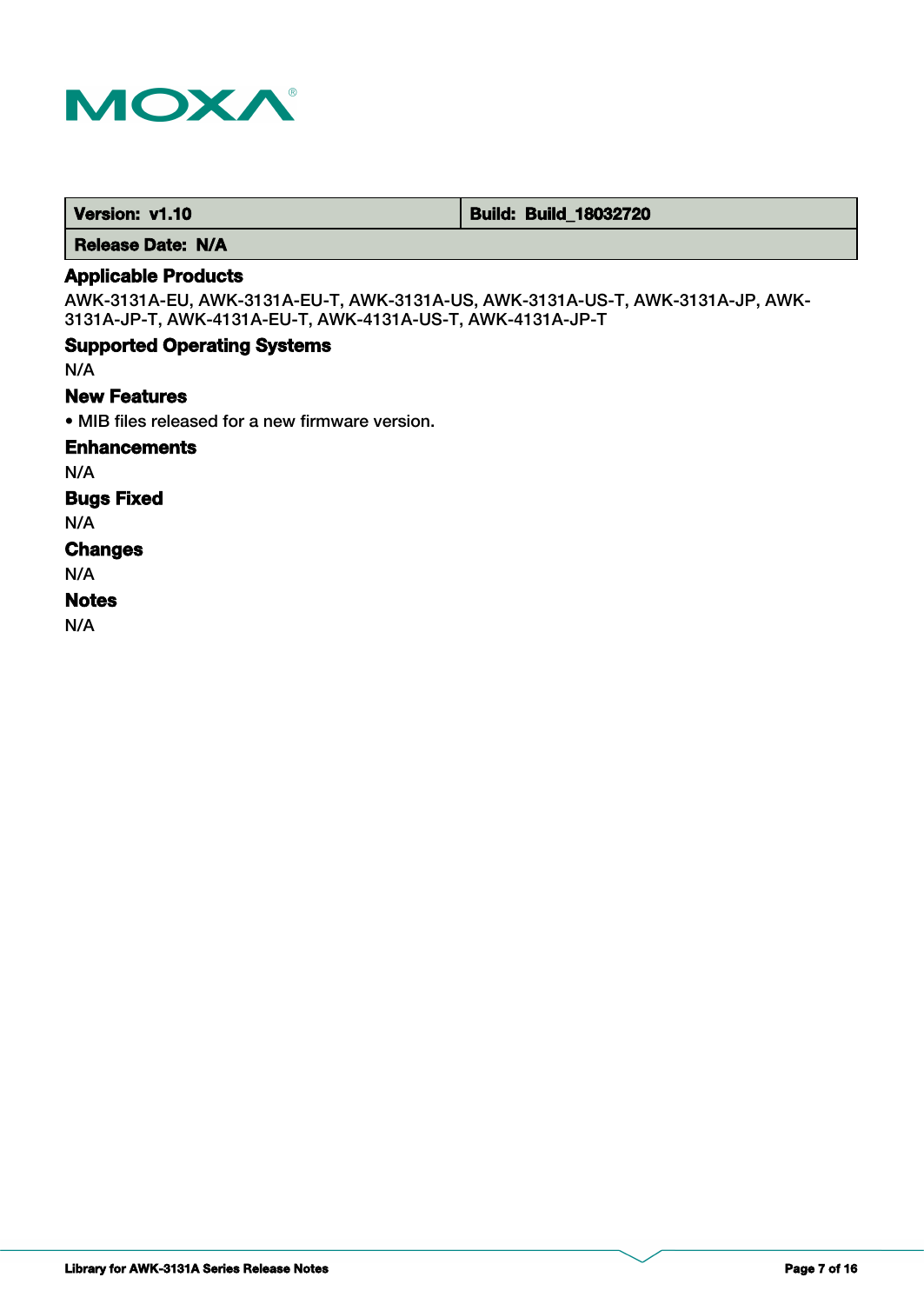

 **Version: v1.9 Build: Build: Build: Build: 18012818** 

 **Release Date: N/A**

# **Applicable Products**

AWK-3131A-EU, AWK-3131A-EU-T, AWK-3131A-US, AWK-3131A-US-T, AWK-3131A-JP, AWK-3131A-JP-T, AWK-4131A-EU-T, AWK-4131A-US-T, AWK-4131A-JP-T

#### **Supported Operating Systems**

N/A

### **New Features**

• MIB files released for a new firmware version.

#### **Enhancements**

N/A

# **Bugs Fixed**

N/A

#### **Changes**

N/A

#### **Notes**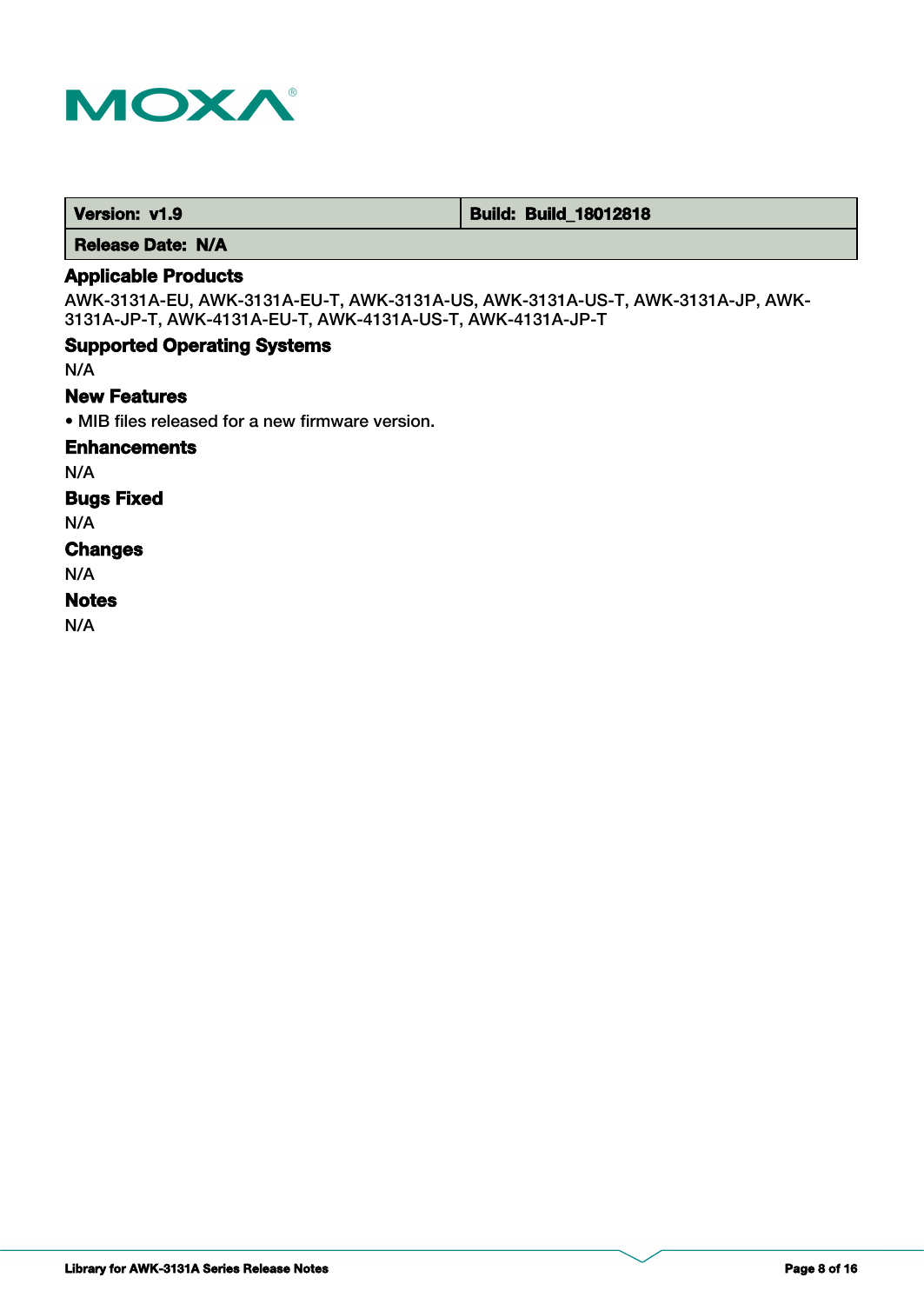

 **Version: v1.8 Build: Build: Build: 17122516** 

 **Release Date: N/A**

# **Applicable Products**

AWK-3131A-EU, AWK-3131A-EU-T, AWK-3131A-US, AWK-3131A-US-T, AWK-3131A-JP, AWK-3131A-JP-T, AWK-4131A-EU-T, AWK-4131A-US-T, AWK-4131A-JP-T

# **Supported Operating Systems**

N/A

#### **New Features**

N/A

## **Enhancements**

N/A

# **Bugs Fixed**

N/A

### **Changes**

- Changed SNR and Signal\_Strength to lower case in AeroLink Protection configuration.
- Changed the option description to lower case for turboRoamingRoamingThreshunit configuration.

#### **Notes**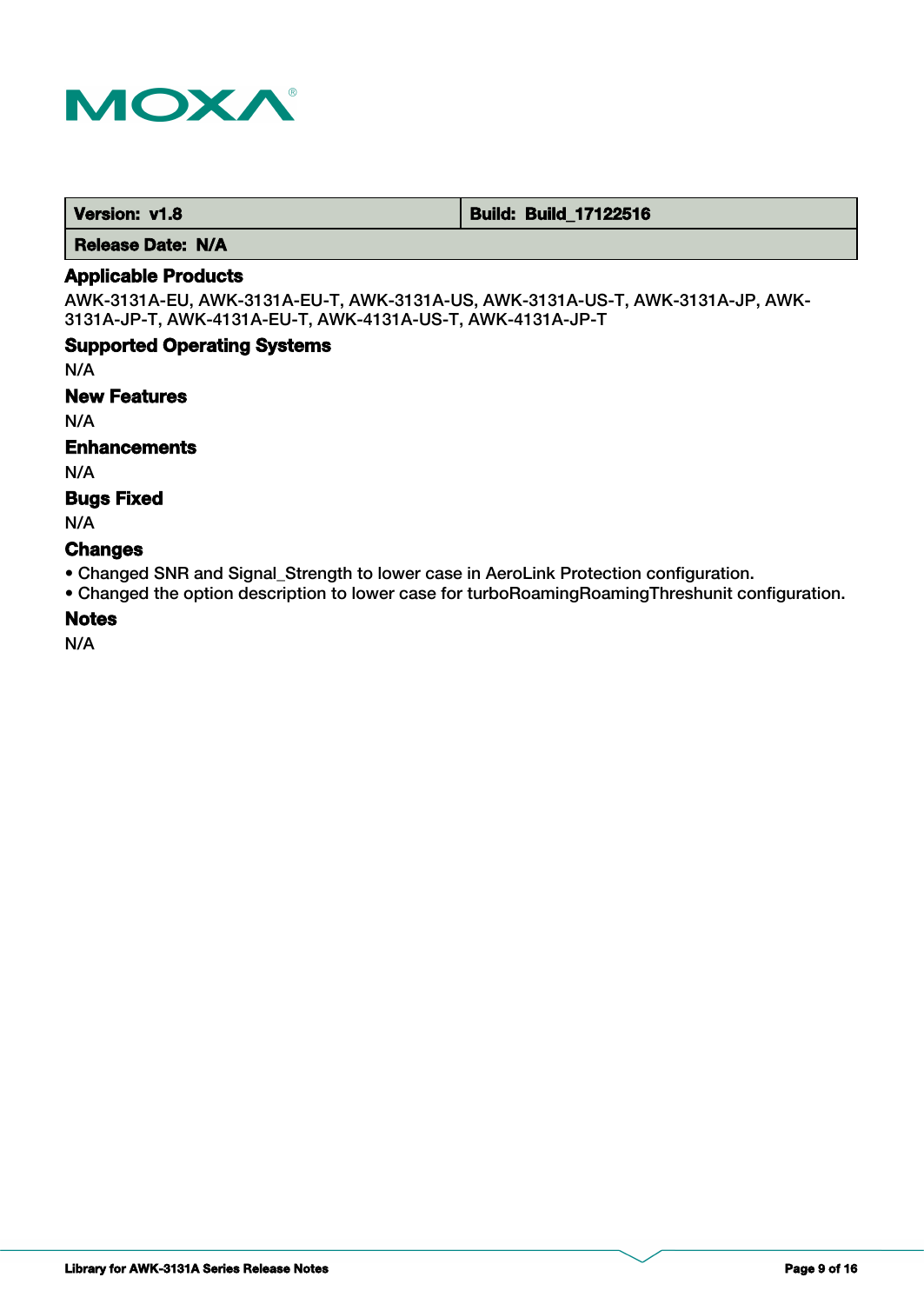

 **Version: v1.7 1.7 Build: Build: Build\_17102616** 

 **Release Date: N/A**

# **Applicable Products**

AWK-3131A-EU, AWK-3131A-EU-T, AWK-3131A-US, AWK-3131A-US-T, AWK-3131A-JP, AWK-3131A-JP-T, AWK-4131A-EU-T, AWK-4131A-US-T, AWK-4131A-JP-T

### **Supported Operating Systems**

N/A

### **New Features**

• MIB files released for a new firmware version.

#### **Enhancements**

N/A

# **Bugs Fixed**

N/A

#### **Changes**

N/A

### **Notes**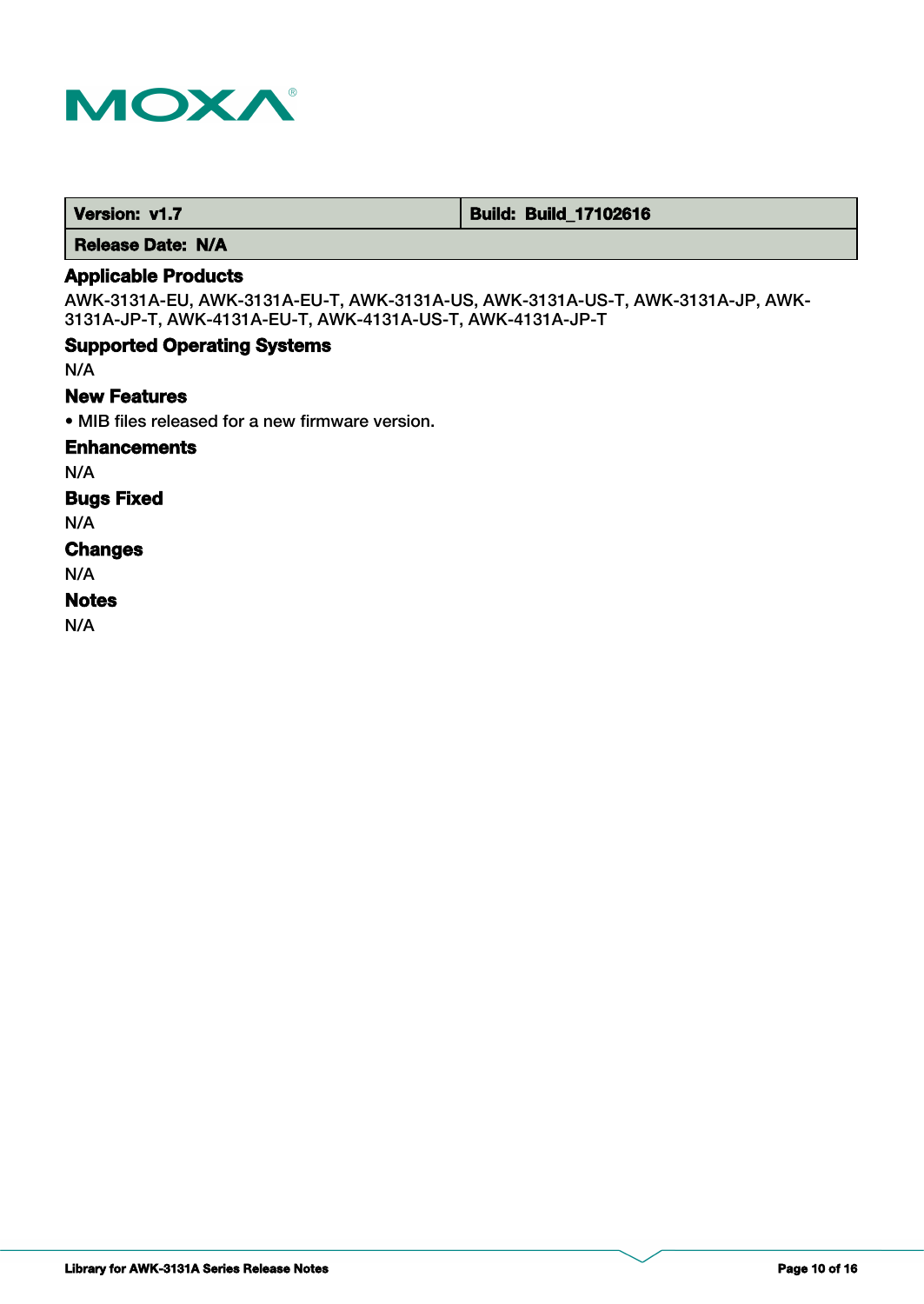

 **Version: v1.6 Build: Build: Build 17091517** 

 **Release Date: N/A**

# **Applicable Products**

AWK-3131A-EU, AWK-3131A-EU-T, AWK-3131A-US, AWK-3131A-US-T, AWK-3131A-JP, AWK-3131A-JP-T, AWK-4131A-EU-T, AWK-4131A-US-T, AWK-4131A-JP-T

### **Supported Operating Systems**

N/A

### **New Features**

• MIB files released for a new firmware version.

#### **Enhancements**

N/A

# **Bugs Fixed**

N/A

#### **Changes**

N/A

### **Notes**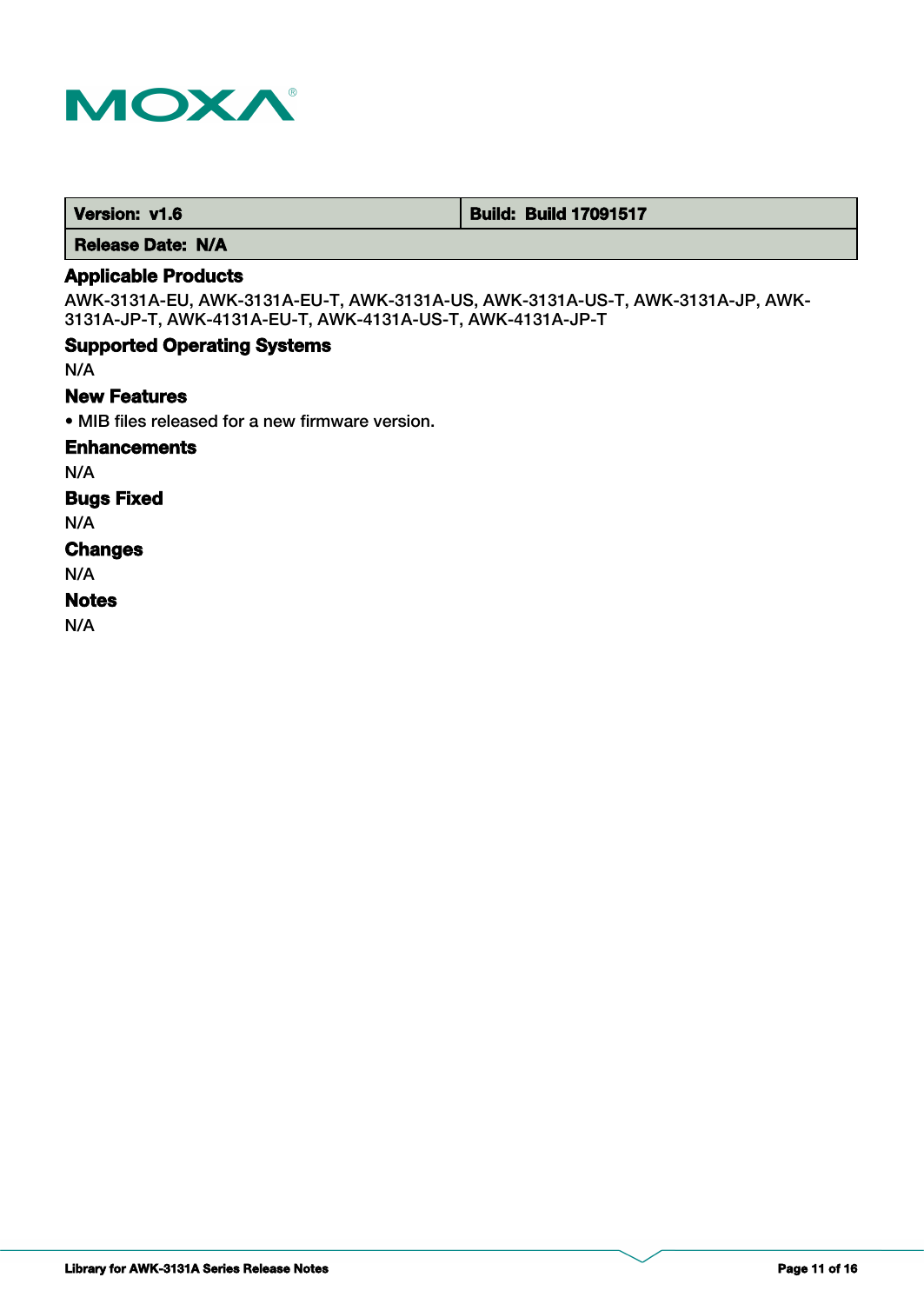

 **Version: v1.5 Build: Build: Build 17041601** 

 **Release Date: N/A**

# **Applicable Products**

AWK-3131A-EU, AWK-3131A-EU-T, AWK-3131A-US, AWK-3131A-US-T, AWK-3131A-JP, AWK-3131A-JP-T, AWK-4131A-EU-T, AWK-4131A-US-T, AWK-4131A-JP-T

### **Supported Operating Systems**

N/A

### **New Features**

• MIB files released for a new firmware version.

#### **Enhancements**

N/A

# **Bugs Fixed**

N/A

#### **Changes**

N/A

### **Notes**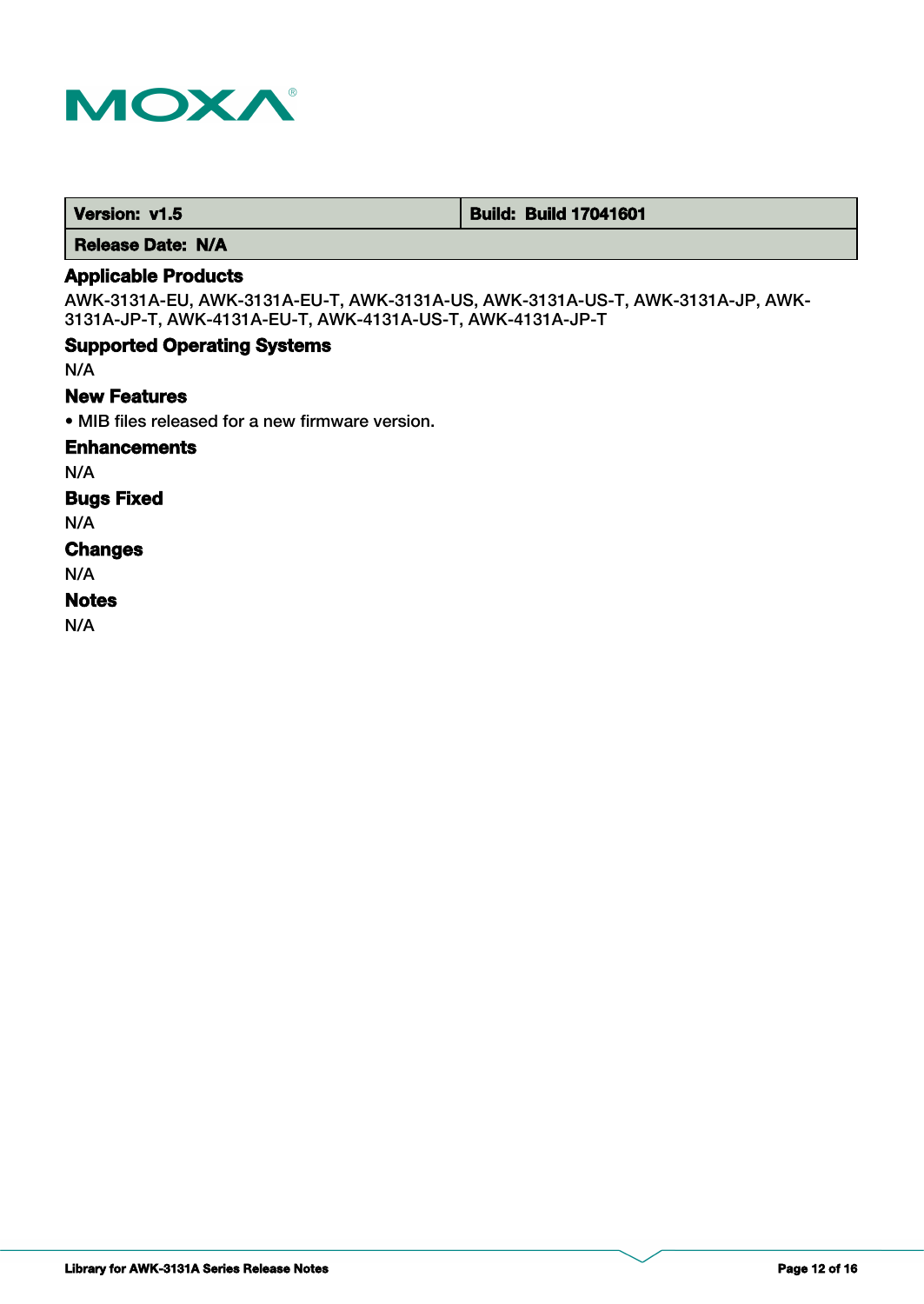

 **Version: v1.4 Build: Build: Build 17031018** 

 **Release Date: N/A**

# **Applicable Products**

AWK-3131A-EU, AWK-3131A-EU-T, AWK-3131A-US, AWK-3131A-US-T, AWK-3131A-JP, AWK-3131A-JP-T, AWK-4131A-EU-T, AWK-4131A-US-T, AWK-4131A-JP-T

### **Supported Operating Systems**

N/A

### **New Features**

• MIB files released for a new firmware version.

#### **Enhancements**

N/A

# **Bugs Fixed**

N/A

#### **Changes**

N/A

### **Notes**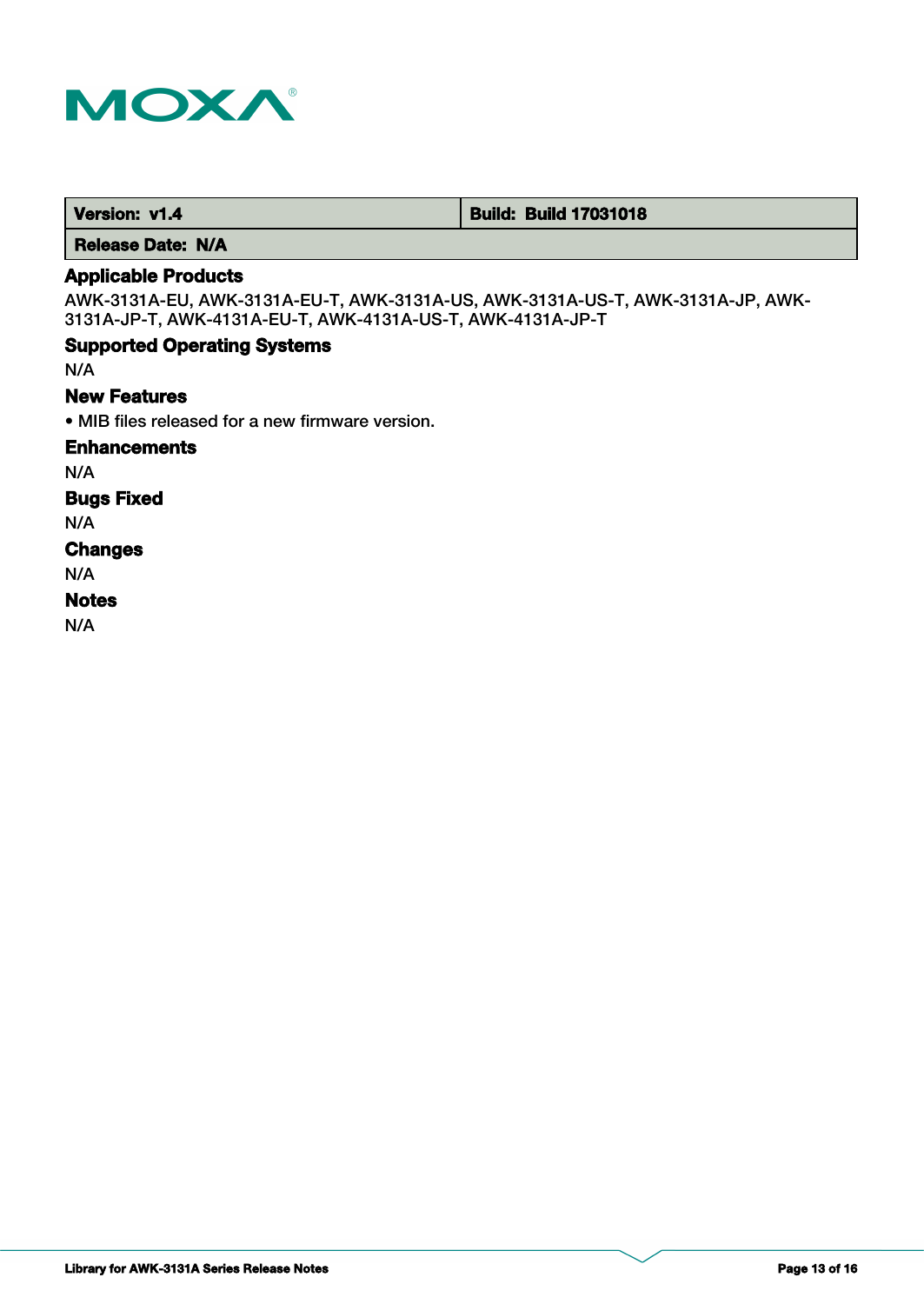

 **Version: v1.3 Build: Build: Build 16100315** 

 **Release Date: N/A**

# **Applicable Products**

AWK-3131A-EU, AWK-3131A-EU-T, AWK-3131A-US, AWK-3131A-US-T, AWK-3131A-JP, AWK-3131A-JP-T, AWK-4131A-EU-T, AWK-4131A-US-T, AWK-4131A-JP-T

### **Supported Operating Systems**

N/A

### **New Features**

• MIB files released for a new firmware version.

#### **Enhancements**

N/A

# **Bugs Fixed**

N/A

#### **Changes**

N/A

### **Notes**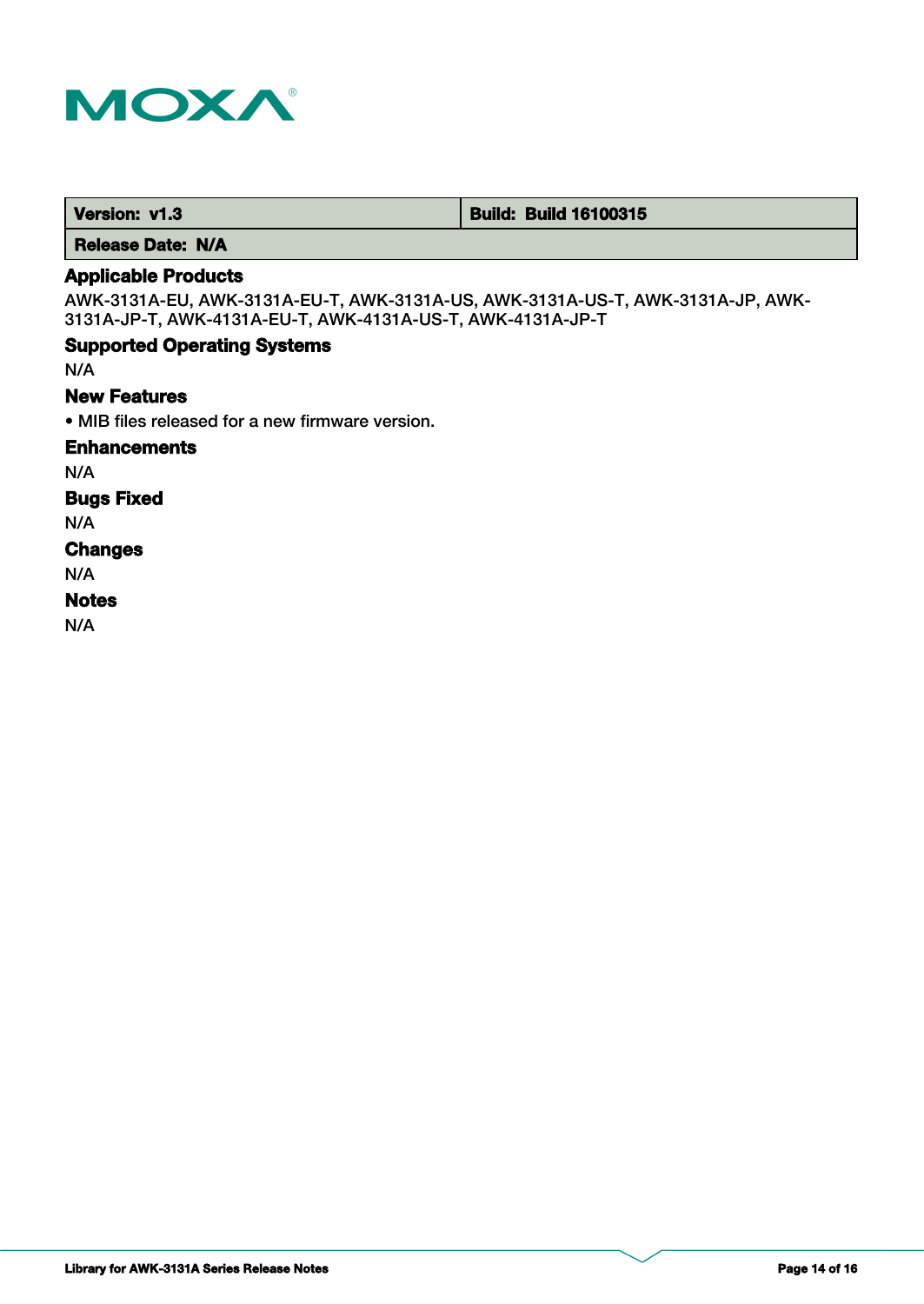

 **Version: v1.1 Version: v1.1 Build: Build: Build 15122211** 

 **Release Date: N/A**

### **Applicable Products**

AWK-3131A-EU, AWK-3131A-EU-T, AWK-3131A-US, AWK-3131A-US-T, AWK-3131A-JP, AWK-3131A-JP-T

### **Supported Operating Systems**

N/A

### **New Features**

• Added new entry Long Distance function.

### **Enhancements**

N/A

### **Bugs Fixed**

N/A

### **Changes**

• Removed Noise Protection function.

# **Notes**